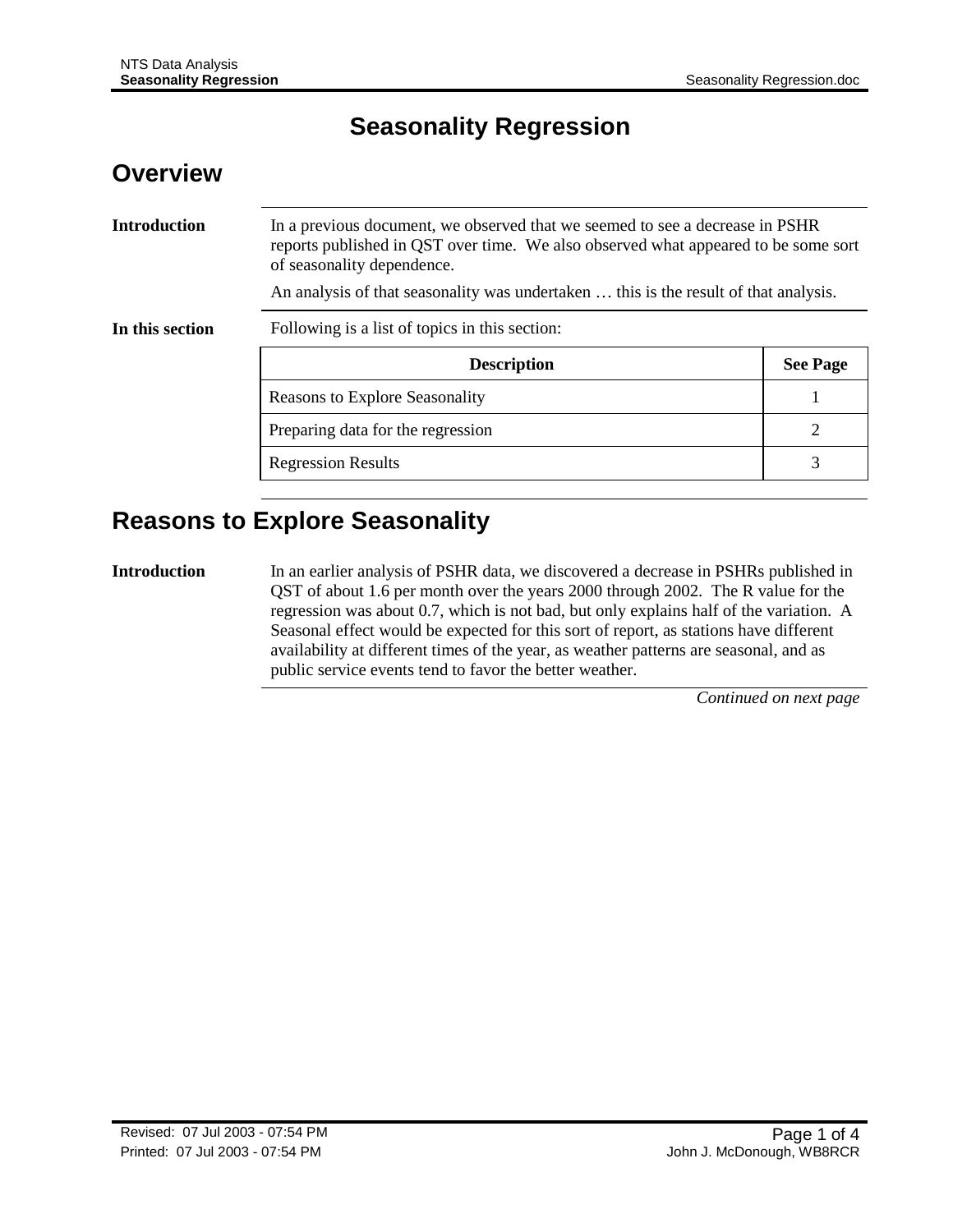# **Reasons to Explore Seasonality, Continued**

**Residuals** If we plot the residuals, that is, the difference between the actual and predicted number of reports, we see an effect that has a cyclic appearance.



# **Preparing data for the regression**

**Introduction** In the initial analysis, we used a linear equation. The solution of the best parameters for a linear equation is relatively straightforward. Indeed, even a linear equation with a number of independent variables requires no special tools; the necessary analysis can be performed by Excel.

> However, we don't expect the seasonal effect to be linear. To perform the analysis without resorting to specialized tools requires that we transform the data.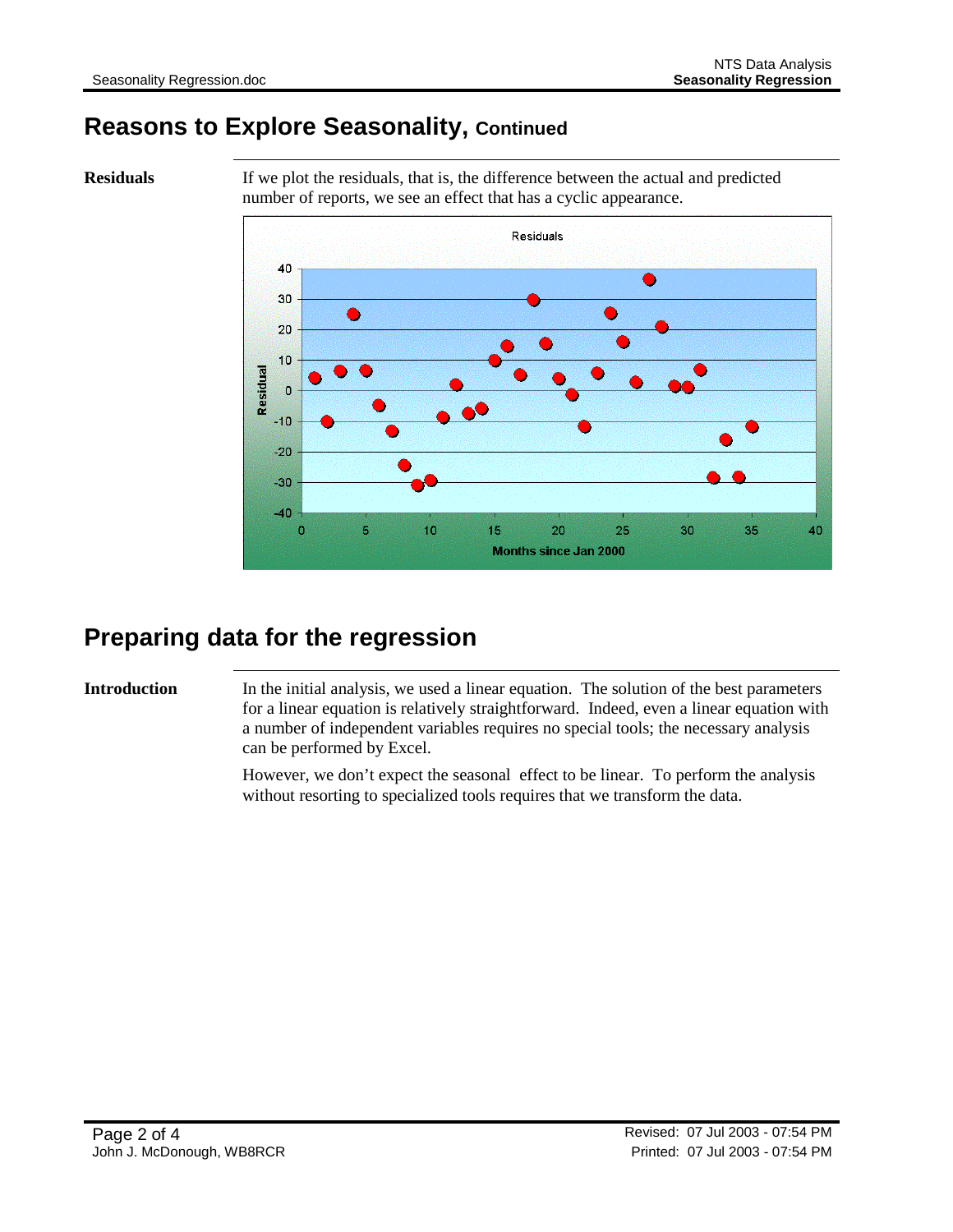**Selecting the Form of the Equation** Before we can transform the data, we need to decide how we will transform the data. In the initial analysis, we assumed that the equation was of the form:

$$
Y = A + B * X
$$

Where Y is the number of PSHRs reported in QST, X is the month of the issue, counted since January, 2000. A and B are constants which are determined to best fit the line to the data.

We might choose any number of periodic functions, but a sine wave is simple, and as an amateur, appealing. The seasonal effect will have an amplitude and a phase shift. The period will be constrained to be one year. So the resulting expected equation is:

**Y = A + B \* X + C \* SIN( X + D )**

Since we can't transform the phase shift to result in a linear regression, the value for D was determined, by trial and error, to be 0.44 (the phase angle is in radians). This results in an equation of the form:

 $Y = A + B * X + C * SIN(X + 0.44)$ 

Which looks exactly like:

 $Y = A + B * X_1 + C * X_2$ 

which is linear in 2 independent variables.  $X_1$  is simply our old  $X$ , the number of months since January 2000.  $X_2$  is now sin(X+0.44).

## **Regression Results**

**Introduction** Once we have decided on the form of the equation, it is a relatively simple matter to calculate the second X variable, and then perform a multiple regression, with the dependent variable (Y) being the number of PSHRs reported,  $X_1$  being the month, and  $X_2$  being the sine of the month+0.44.